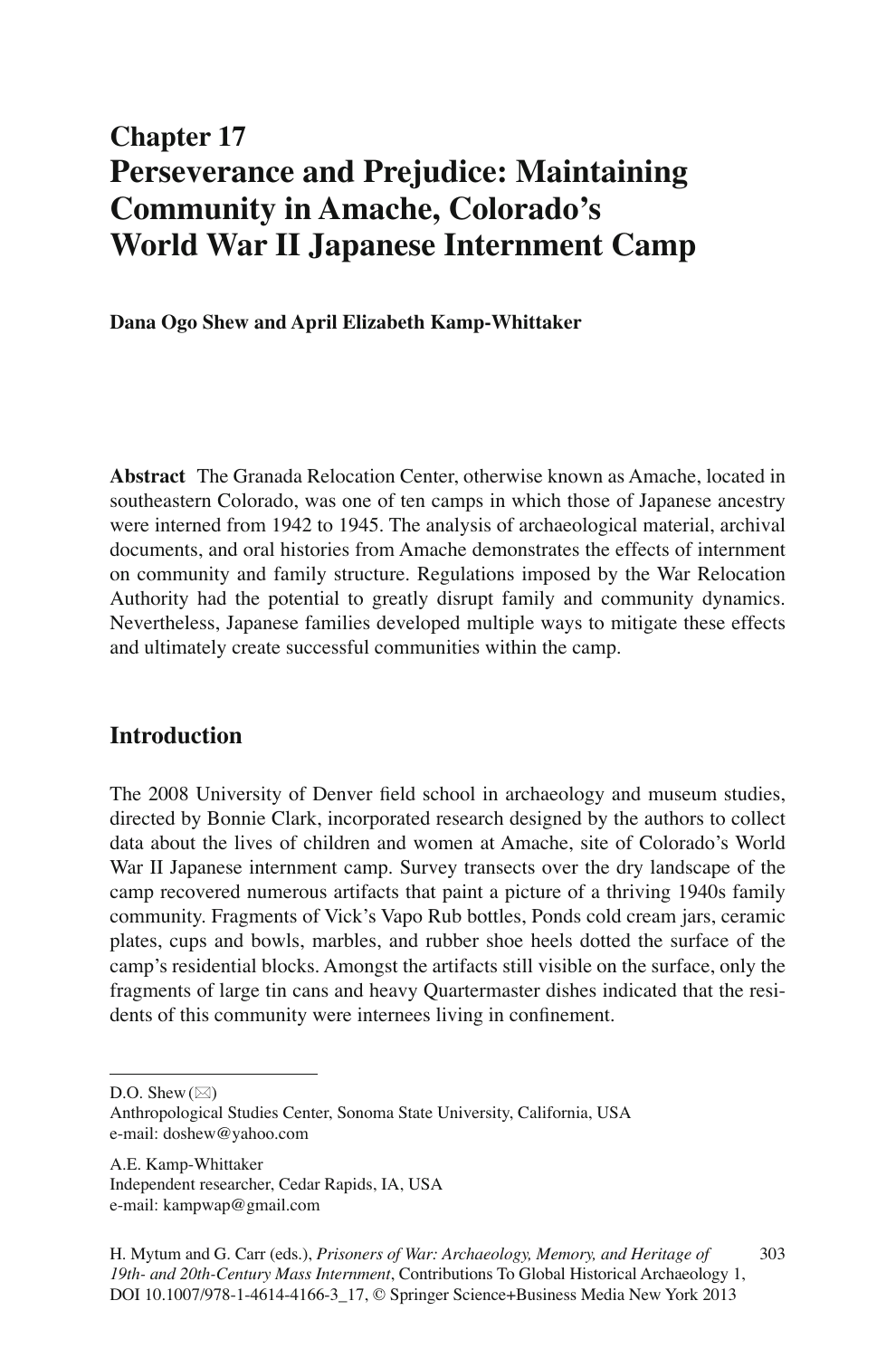Oral histories collected to broaden the data available for analysis proved an invaluable complement to the archaeology, as many memories linked community family experiences to the material remains. The combined archaeological data, archival documents, and oral histories show that when the US government removed the internees from their homes on the West Coast to the harsh and unfamiliar internment camps in the interior of the United States, they found ways to mitigate adversity and maintain family structure and traditional life styles, ultimately triumphing over the hardships and obstacles of confinement (Kamp-Whittaker 2010; Shew 2010).

### **Internment History**

 The resentment and prejudice aimed at the Japanese American population in the years leading up to World War II fueled the hysteria that followed the bombing of Pearl Harbor on December 7, 1941. Though no person of Japanese ancestry was ever convicted of spying for Japan, it was widely assumed that fifth column activity in Hawaii and several West Coast states would occur (Uyeda 1987). On February 19, 1942, President Roosevelt signed Executive Order 9066 which gave the Secretary of War the right to declare military areas. The entrance, inhabitation, or exit of any person from these military areas was regulated by the Secretary of War or a Military Commander appointed to a specific area (CWRIC 1997). This order ultimately allowed for the removal of individuals of Japanese descent from the areas of the West Coast of the United States. Approximately 120,000 people of Japanese ancestry, twothirds of whom were American citizens, were removed to ten different relocation centers located in isolated parts of the country's interior.

 All of the relocation centers were similarly surrounded by barbed wire with guard towers stationed around their perimeters. Each contained living barracks, bath houses, laundry rooms, schools, hospitals, mess halls, and post offices (CWRIC 1997). The internment camps were mostly located in isolated, desert areas that experienced harsh weather conditions ranging from freezing cold to scorching hot. The internees, largely used to the temperate weather of the West Coast, were unfamiliar with the extreme climates of their new homes. Not only did the internees have to deal with a new geographic environment, but they also had to adjust to a new way of life governed by regulations, restrictions, and schedules set by the camp's administrative body, the War Relocation Authority (WRA). The internees had to get used to scheduled meal times, waiting in lines, cramped living quarters, and a lack of privacy, as well as many other changes and challenges brought by the imposed living conditions.

 Commonly referred to as Amache, the Granada Relocation Center was located in southeastern Colorado, only 15 miles west of the Kansas border. The camp opened in August 1942 and at its peak in 1943 it housed 7,318 internees making it the tenth largest city in Colorado at that time (CWRIC [1997](#page-14-0)). During its 3 years of operation a total of 10,331 internees lived at Amache. It officially closed on October 15, 1945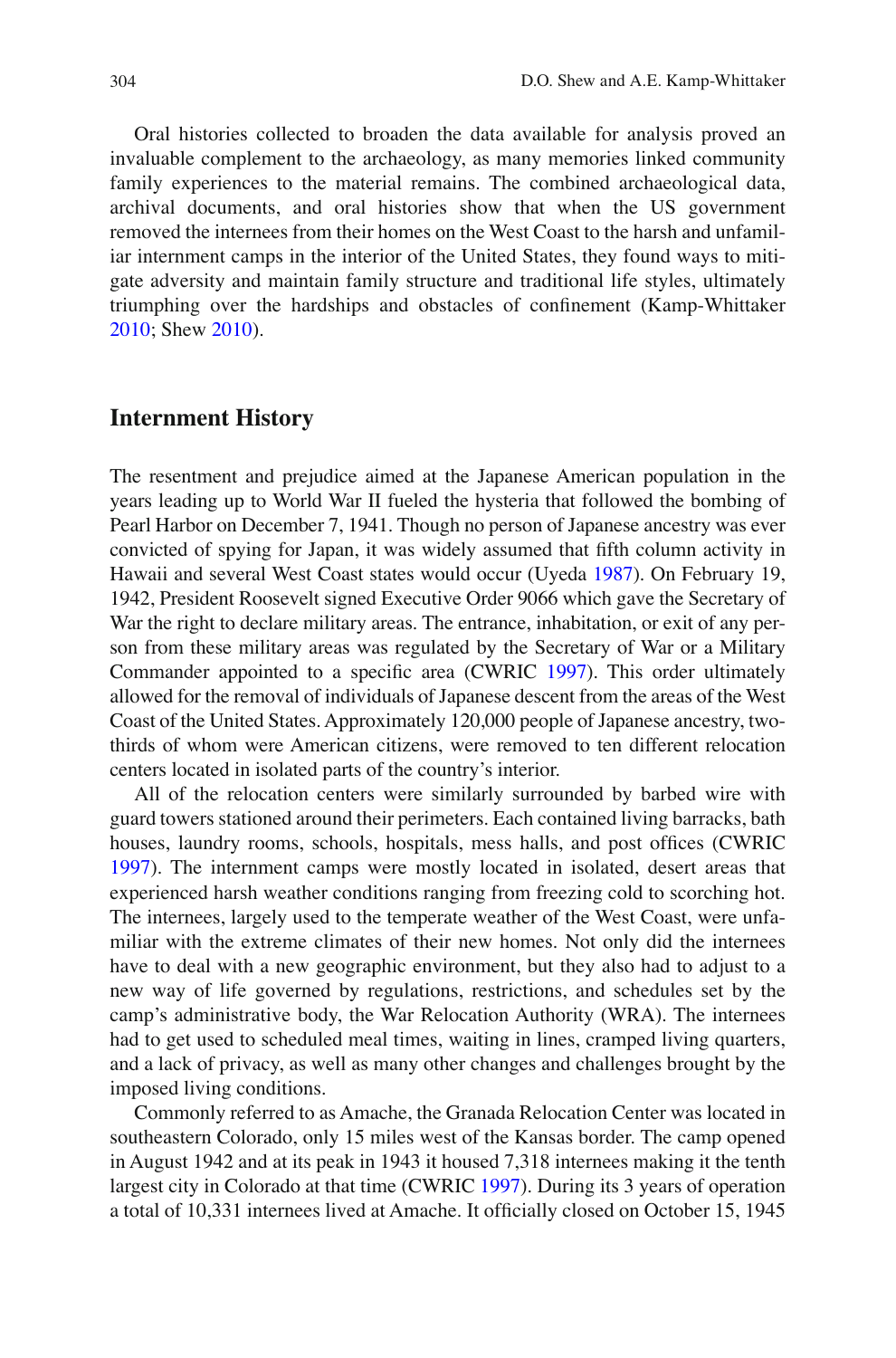(Harvey 2004; Simmons and Simmons 1994). Although the camp was abandoned and physically dismantled shortly thereafter, the memories and effects of internment still strongly resonate in the lives of former internees, their descendants, and those who continue to work on the preservation and conservation of the site.

 Though it is important to remember that internment was an unquestionably unjust denial of civil rights that detrimentally affected the lives of thousands of people of Japanese descent, it is also important to acknowledge the ability of the Japanese internees to overcome adversity. The internees' response to confinement reflects a common theme noted by Eleanor Casella in her volume on institutional confinement," the power of the asylum to transform its occupants and the power of those inmates to cope within this arduous environment" (2007:143). At Amache the transformations to daily life were abundant, yet the internees coped and ultimately triumphed over the restrictions of the WRA through the development and maintenance of strong community and family structure.

#### **Family Structure**

The *Issei*, or the first-generation Japanese who immigrated to America, brought with them many of the traditional values and beliefs of their homeland. These immigrants were raised in, and influenced by, a Japan that stressed a rigid family system that had been in place for centuries. The Meiji government was explicit in promoting correct roles for each member of the family. Men were the heads of households and held all authority and responsibility over the other members. Women held no political rights or power, yet were expected to contribute to society by adhering to concepts of *ryosai kenbo*, "Good Wife, Good Mother" (Nolte and Hastings 1991). Children were expected to be loyal and obedient to their parents and to support the family when they reached adulthood, as payment for the care and guidance they received while being raised (Hendry [1996](#page-14-0)). Traditional family ideals focused on the continuity of the household and deemphasized the importance of the individual (Hendry 1996). Within this family model there existed a strong sense of unity with an emphasis placed on the responsibilities of parents for their children (LaViolette [1945 :](#page-14-0)20). Traditional family structure highlighted both parental authority and personal responsibility, which led to an emphasis on behavior, manners, and a cultivation of respect for parental authority and discipline.

 The traditional family system that existed amongst the Japanese in America prior to World War II shared many fundamental similarities with 1940s American family ideals. The role of women in both cultures was primarily limited to the domestic sphere with responsibilities that focused on cooking, cleaning, and care of children. American family ideals, like traditional Japanese beliefs, stressed the importance of children's education, proper manners, and discipline. In American culture, adults were expected to provide the materials and environment that would foster proper child development through educational toys, the creation of playgrounds, organized sports, and educational classes and clubs. There were, however, differences between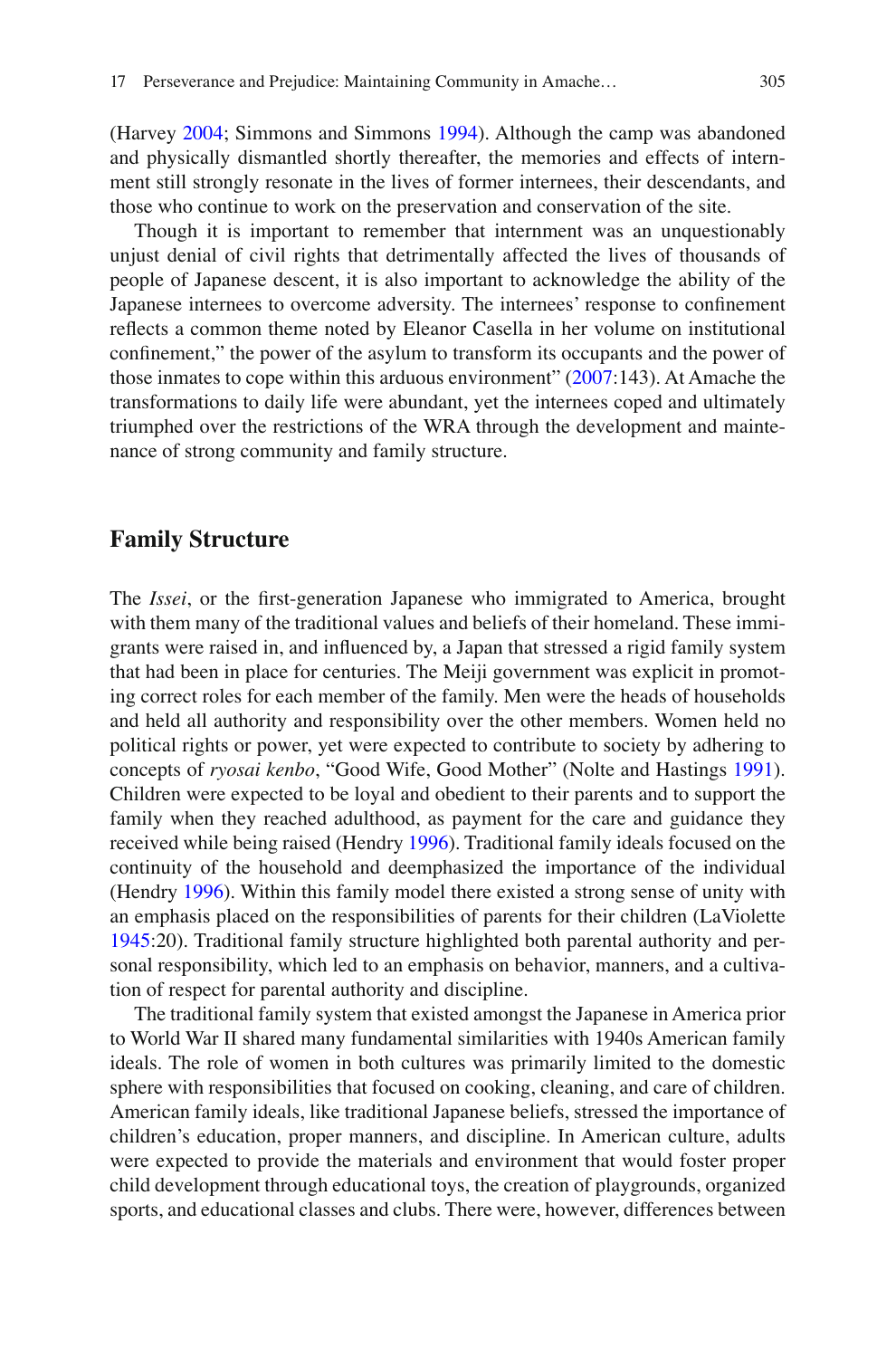American and Japanese family structure ideals that created tensions. The sacrifice of the individual for the good of the family unit, emphasized in Japanese family structure, was almost directly opposed to the individualism that was encouraged in American culture.

Surrounded by the sometimes conflicting ideals of 1940s American society, the traditional Japanese family structure unsurprisingly changed and the intermixing of two cultural models created a distinct Japanese American family structure. This was often characterized by a generational division between *Nisei* , the second-generation Japanese born in America and their *Issei*, first generation, parents born in Japan. The combination of these generations created a Japanese American family structure that infused American ideals adopted by the *Nisei* with aspects of traditional foodways, celebrations, and religious activities often facilitated by the existence of cohesive Japanese communities established by the *Isseis* . The rules and conditions that governed the lives of internees in confinement had the potential to disrupt the ideal Japanese American family structure, especially where it differed from the expectations of the larger American society.

### **Life in Confinement**

 Living conditions at Amache were cramped, uncomfortable, and largely lacking in privacy. All of the blocks followed a standard layout consisting of 12 residential barracks measuring 20 by 120 ft. The barracks were each divided into six individual apartments; two apartments measured 16 by 20 ft, two measured 20 by 20 ft., and two measured 24 by 20 ft. (Simmons and Simmons [1994](#page-14-0)). Couples without children or families with only one child were given the smallest of these apartments while larger families occupied the 24 by 20 ft. end units. Each unit came only with a coal burning pot belly stove, cots, a bare light bulb hanging from the ceiling, and one electrical outlet (Harvey [2004](#page-14-0)). Not only was there no escape from hearing and being heard by neighbors, but there was also a lack of physical privacy within family apartments. Many former internees remember using curtains as a substitute for walls, separating small living and sleeping areas within the barracks. These cramped living conditions often had divisive effects on family unity. Yoshiko Uchida, in her memoir about life at Topaz, the Central Utah Relocation Center, describes the effects of living in close quarters similar to those at Amache, "For other families, however, one-room living proved more destructive. Many children drifted away from their parents, rarely bothering to spend time in their own barracks ..." (Uchida 1982:123). The barracks became a place used primarily for sleeping and families spent little time together in them (Matsumoto [1984](#page-14-0)). Activities that traditionally occurred within the home were instead often moved to more public spaces.

 The structure of daily life in Amache also drastically changed the spaces in which domestic activities took place. Many activities that were conventionally performed within the privacy of the household such as laundry, bathing, and dining were now moved into the public arena at camp. Meals were served in block mess halls and the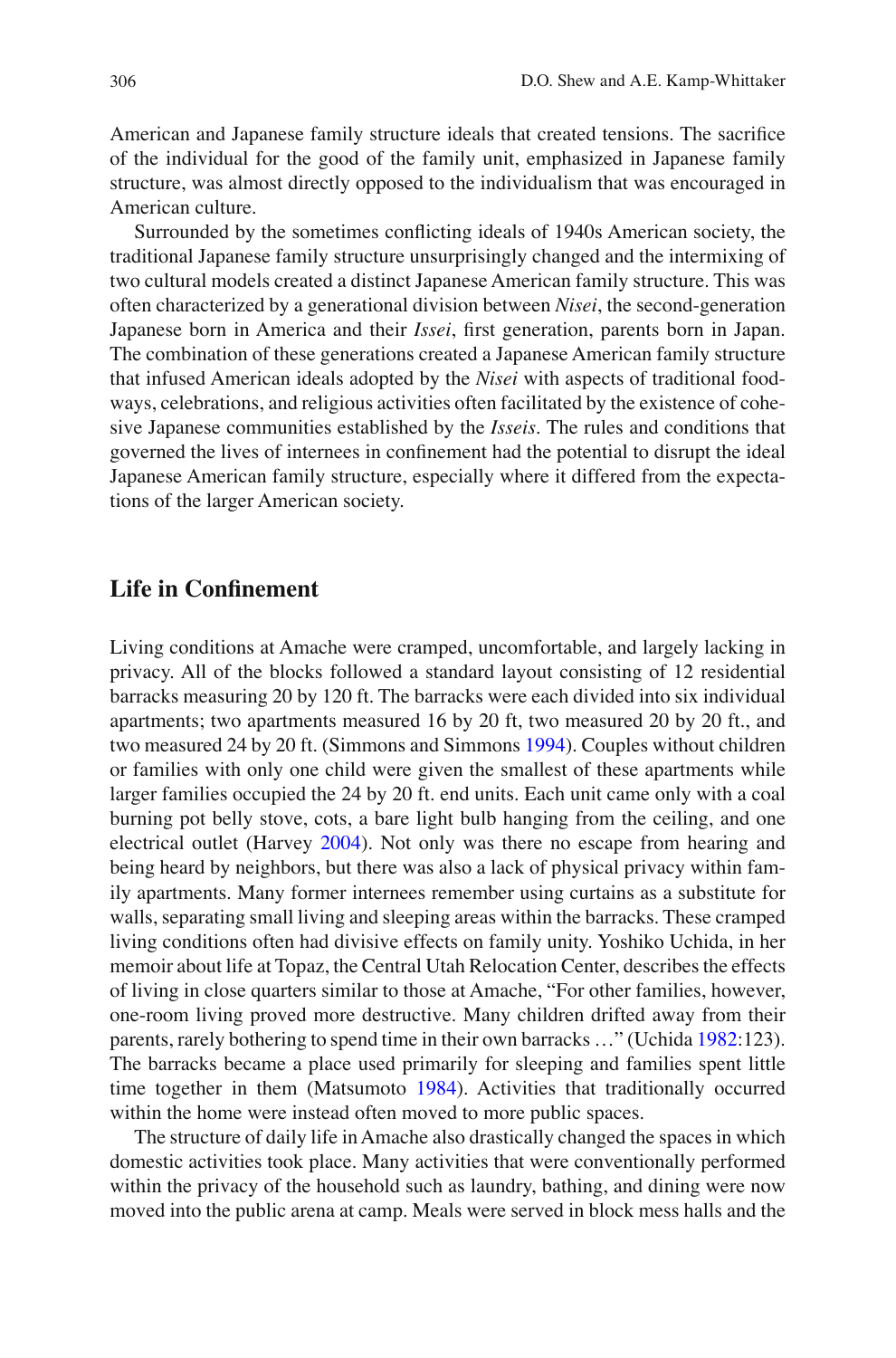

**Fig. 17.1** The creation of family tables was one way in which internees resisted disruption to family structures caused by internment (Courtesy of the McClelland Collection held by the Amache Museum, Granada, Colorado)

forced communal dining is often cited as a major factor in the war time breakdown of Japanese family unity. In the mess halls, diners were free to choose their own seats and many young adults, teenagers, and older children began using mealtime as yet another avenue of socialization and chose to sit with their friends and peers rather than their families (Fig. 17.1). The divergence of seating arrangements in the mess hall from those traditionally expected within the family exacerbated the growing tensions within families that life in confinement had initiated.

 In traditional Japanese culture mealtime is spent with family; the dynamics of the traditional meal reinforced the image of parents as providers. Fathers were supposed to supply the food, while mothers were typically responsible for the preparation of food. Jere Takahashi argues that in camp, the WRA became the "provider" and it was evident to children that their meals were not earned or prepared by their parents (1997). Meals also provided a time for adults to debrief their children, learning about their daily activities and providing disciplinary action and adult monitoring of these activities. Without the "family table" children were not exposed to the reinforcement of parental authority, leading to a lack of discipline and respect while the bonds within peer groups were strengthened at the expense of family ties (Kitagawa  $1967$ ; Tong  $2004:90$  $2004:90$ ). The increased influence of peer groups amongst the youth in Amache also exacerbated the existing divide between generations.

 Familial roles were further affected by the absence of many men from the camp. A number of prominent community leaders or businessmen with ties to Japan were initially arrested after the bombing of Pearl Harbor, and many were not reunited with their families until after the war. Men at Amache also often left the camp for extended periods of time on work leave, primarily on agricultural projects in the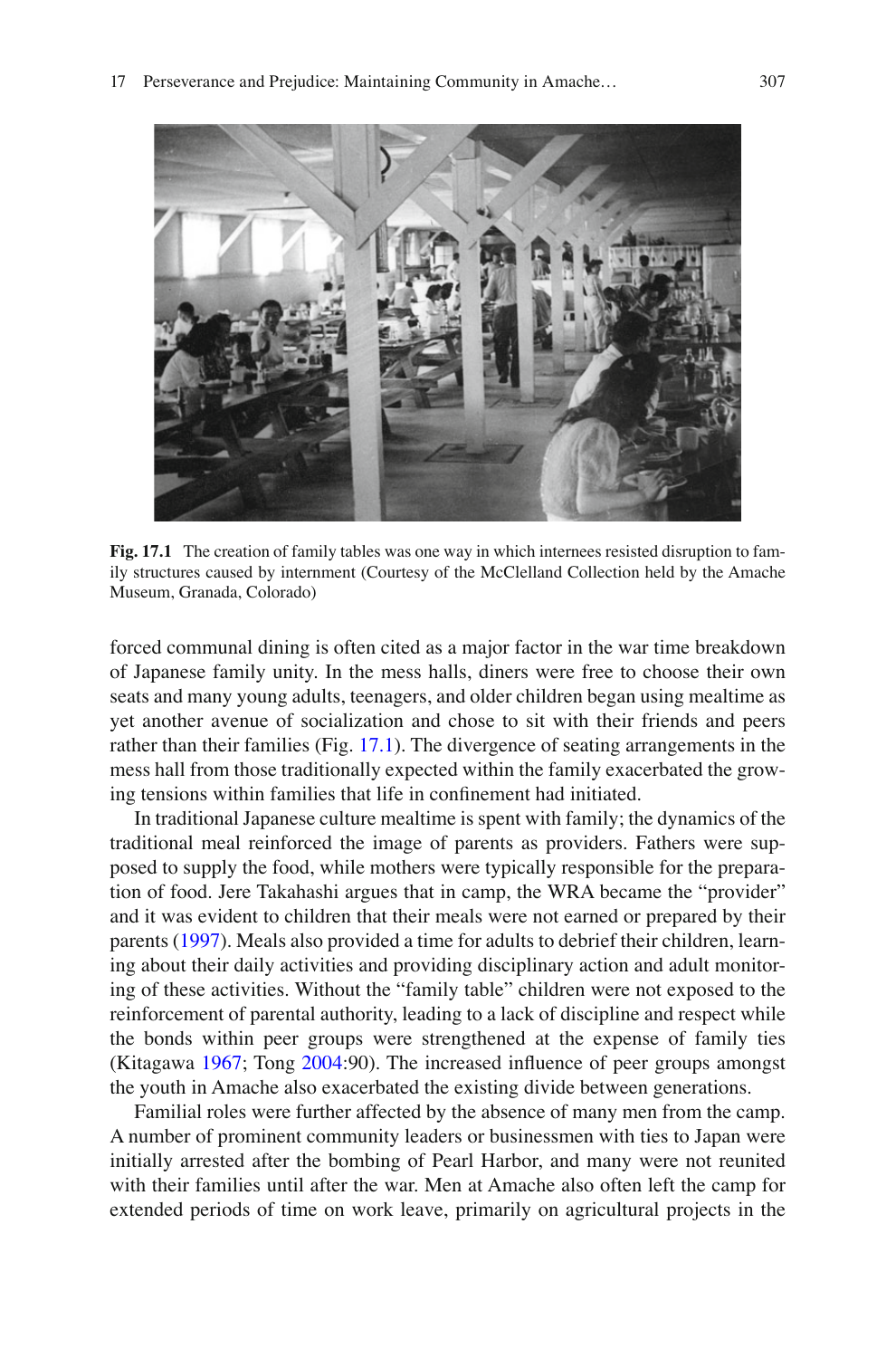surrounding area. Additionally, many young men from Amache volunteered for military service overseas. The decreased number of male figures in camp intensified the lack of authority within the family because men were traditionally the family's main disciplinarians. The absence of the primary authority figure, combined with the relative safety provided by the controlled environment of camp, allowed children an increased level of freedom and altered children's perceptions of their parents' roles.

### *Mitigating Con fi nement*

 At Amache, the internees found ways in which to combat some of the divisive effects of their living situation. Some blocks reacted to communal dining by establishing assigned seating arrangements, forcing families to sit together helping to reestablish the family table (Matsumoto 1984; Takeshita 2008). These blocks attempted to limit the detrimental effects of a forced public mealtime by proactively controlling one aspect of the situation.

 Another way in which internees attempted to regain control of parental authority was through cooking in the barracks. The mess hall food, often unpleasant or unfamiliar, and the adverse experiences most internees had with mess hall dining, served as strong motivations for some women to remedy the situation. By finding ways to prepare more familiar foods women mitigated one of the most drastic changes that their families had to deal with and recreated an environment that more closely resembled home. In oral histories and memoirs about Amache and other internment camps, countless internees remember their mothers cooking in the barracks. Internees would often either save food from mess hall meals or sneak food out of the kitchens to bring back to their barracks. Former Amache internee Bob Uragami explains that the whole idea was to "take stuff home and make it better" (Uragami [2008](#page-14-0)). These scraps and leftovers from the mess hall were often improved by turning them into traditional Japanese dishes or comfort foods which helped supplement meals provided by the mess halls. Internees often cooked on their barracks' standard issued pot belly stoves or used illicit hot plates, which seemed to have been as common in barrack apartments as the stoves (Uragami [2008](#page-14-0) ) . A 1943 article in *The Granada Pioneer* asks internees to return mess hall dishes and silverware in order to help remedy the mess hall utensil shortage, clearly illustrating how widespread the prac-tice of preparing meals in the barracks had become (The Granada Pioneer [1942](#page-14-0)).

 The archaeological evidence from Amache also shows that cooking in the barracks was very common, with many glass and ceramic artifacts that are strongly associated with domestic activities recovered (Fig. [17.2 \)](#page-6-0). Cooking and food related activities were the most visible activities recorded by our surface surveys. Statistically, the materials recorded during survey of the nonresidential elementary school differ significantly from those noted in the residential blocks. A chi squared test compared artifact counts from the residential blocks and the elementary school to counts that would be expected if the distribution of artifacts at Amache were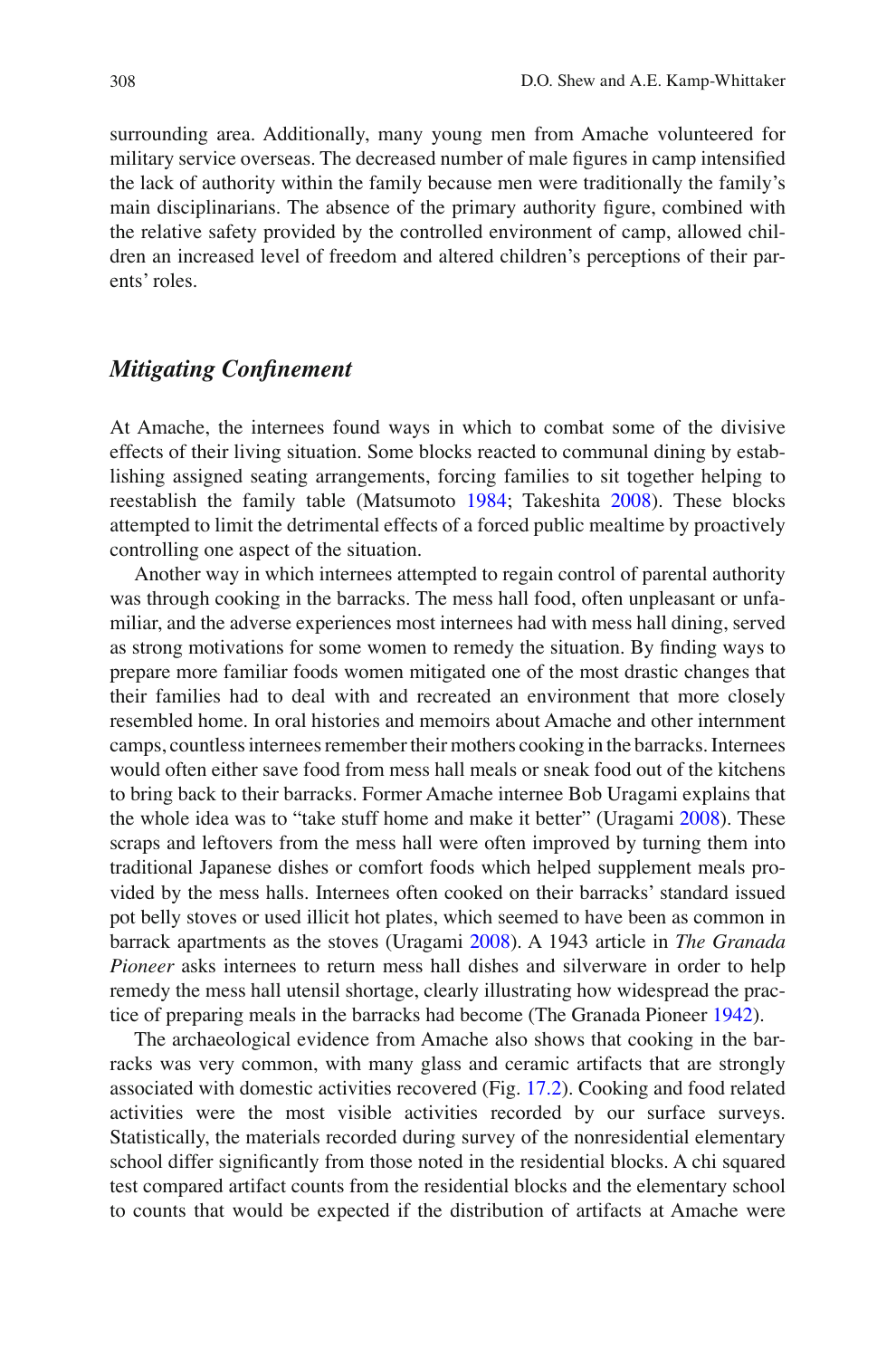<span id="page-6-0"></span>

**Fig. 17.2** Amache tableware artifacts recovered during the 2008 University of Denver field school. *1* Stoneware jug, *2* Japanese porcelain bowl, *3* milk glass cup, *4* Japanese porcelain bowl, *5* Japanese porcelain flatware, 6 possible green pressed glass plate, 7 Asian porcelain cup/bowl, 8 Japanese porcelain serving bowl, 9 unidentified porcelain bowl, 10 unidentified earthenware hollowware, *11* Asian stoneware bowl/cup, *12* Asian stoneware cup/bowl, *13* unidentified earthenware, 14 unidentified earthenware, 15 Japanese porcelain bowl, 16 Japanese stoneware teapot/ hollowware (Courtesy of author)

random. The chi squared value of  $16.76$  with a *p* value of 0.005 is highly significant and indicates that the artifact distributions in the residential blocks and the elementary school are different from the expected counts for a random distribution of artifacts. This results from the absence of ceramics and lower than expected counts of glass artifacts in the elementary school block. If the communal services established by the WRA had eliminated domestic activities including cooking and eating in the barracks, artifact counts similar to those in the nonresidential elementary school block should have been widespread. Instead, artifacts related to food production and other domestic activities are found throughout the residential blocks, of which 41 % were ceramic table wares including plates, bowls, cups, and saucers.

 The ceramic artifacts at Amache reveal a great deal of information about the multidimensional meanings associated with cooking in the barracks. Several of the foodrelated artifacts were hotelware ceramics and were probably government-issued dishware for the mess halls. These military issue ceramics provided by the WRA for use in the mess halls, in conjunction with the communal structure of camp life, further institutionalized the internment experience. As Stephanie Skiles asserts in her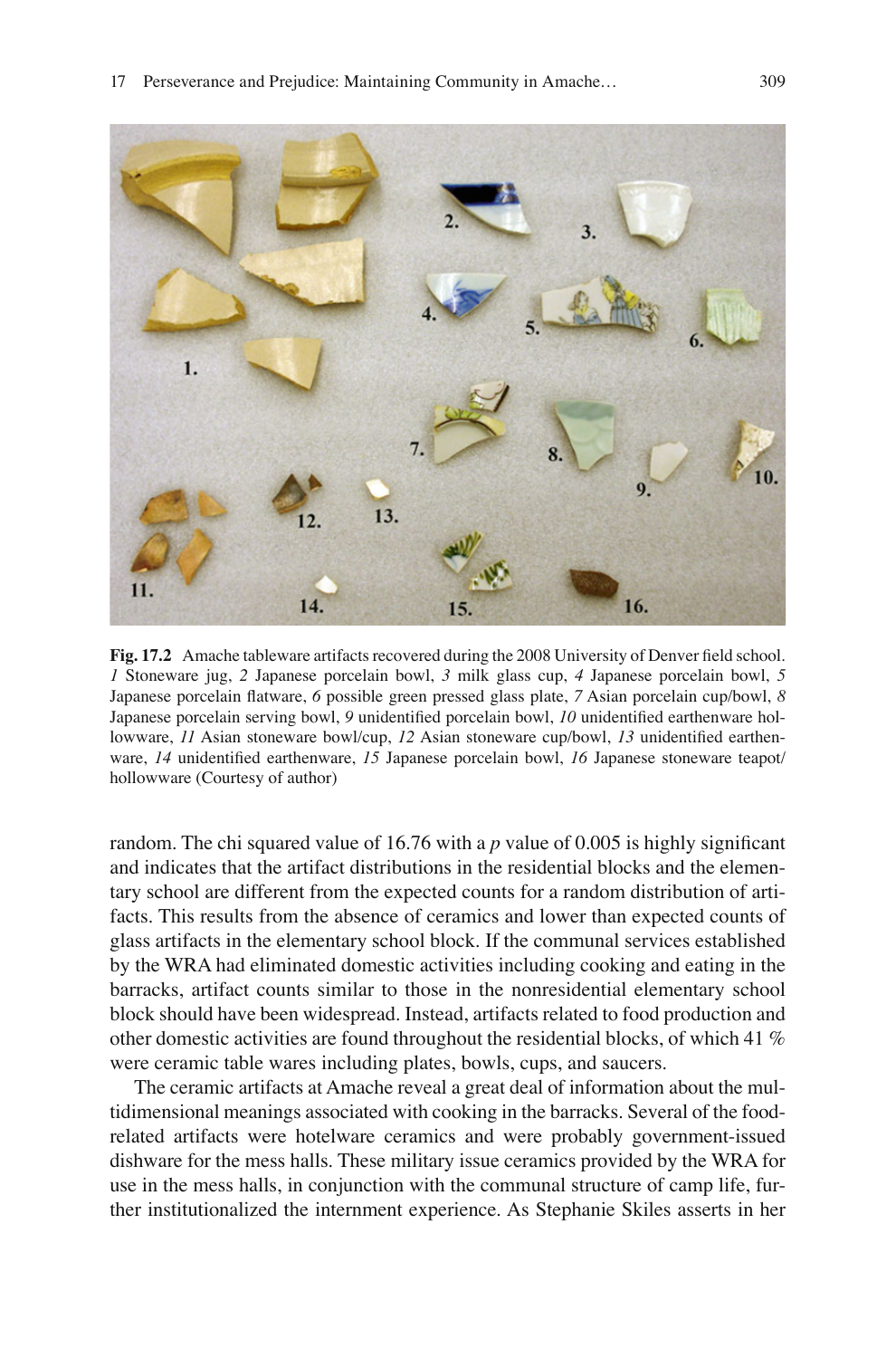study of culinary practices at Amache, the plain, mass produced mess hall dishware was a reflection of the government's perception of the Japanese internees; "they were all the same and did not deserve the comforts of home" (Skiles [2008](#page-14-0):69).

 In contrast to the communal mess hall dishes, the Japanese and Asian ceramics found at Amache can easily be associated with expressions of cultural identity (see also Chap. [16](http://dx.doi.org/10.1007/978-1-4614-4166-3_16)). The Japanese ceramics that the internees brought with them reveal several additional motivations that drove women to cook within their barracks. Japanese ceramics evoked familiarity and even stability in the midst of upheaval and change, and they also helped perpetuate traditional ideals and practices: "Japanese ceramics played a key role in making over, in the image of home, the dismal envi-ronment of the camp" (Skiles and Clark [2010](#page-14-0):189). Parents, especially mothers, were driven to replicate familiar surroundings in order to create a sense of normalcy for their children and shield them from this "dismal environment." The traditional foods served in the Japanese ceramics were also a comforting reminder of the familiar. Cooking Japanese foods and serving them on Japanese ceramics kept tradition alive and even helped solidify bonds and establish unity. It encouraged resistance and helped the internees reassert their cultural identities (Skiles 2008).

 The incorporation of American consumer identities can also be found at Amache, as demonstrated by the bright and colorful Fiesta Ware bowls and decorated ironstone plates recovered at the site. The durability, low cost, and ready availability of Fiesta Ware and ironstone made these specific types of dishware a natural choice for many of the internees at Amache, both before and during internment. The presence of Fiesta Ware and ironstone is not only additional evidence of cooking within the barracks but it is also illuminates the internees' prudent consumer choices. This economical mindset was typical of both the *Issei* and wartime America and emphasized the importance of frugality as a way to support the American war effort. These ceramics represent the inclusion of American cultural objects and ideals in Japanese households through the consumption of American material culture.

 World War II era mail order catalogs can also assist in exploring the social meanings behind the material objects associated with the site. The internees at Amache had few options when it came to procuring goods. Though the internee-run cooperative store sold a range of items from toiletries to vegetable seeds, internees also turned to mail order catalogs from companies such as Sears, Roebuck and Company, Montgomery Ward, and Spiegel's to procure items from outside of camp. The mail order catalogs served as a link to the rest of American society and allowed internees to participate in broader American consumer practices. Internees today still remember the important role that mail order catalogs played at Amache and even remember their preferred catalog brand. Mail order catalogs allowed internees to purchase familiar brands and goods that would not otherwise have been available, helping the internees to maintain certain aspects of their pre-internment lifestyles. The information provided by mail order catalogs, including item prices, descriptions, pictures, and associated marketing allow for a socioeconomic as well as a cultural examination of the internees' consumer choices.

 The examination of toys and other children's items purchased through mail order catalogs is one way to analyze the consumer choices of the internees. Adults in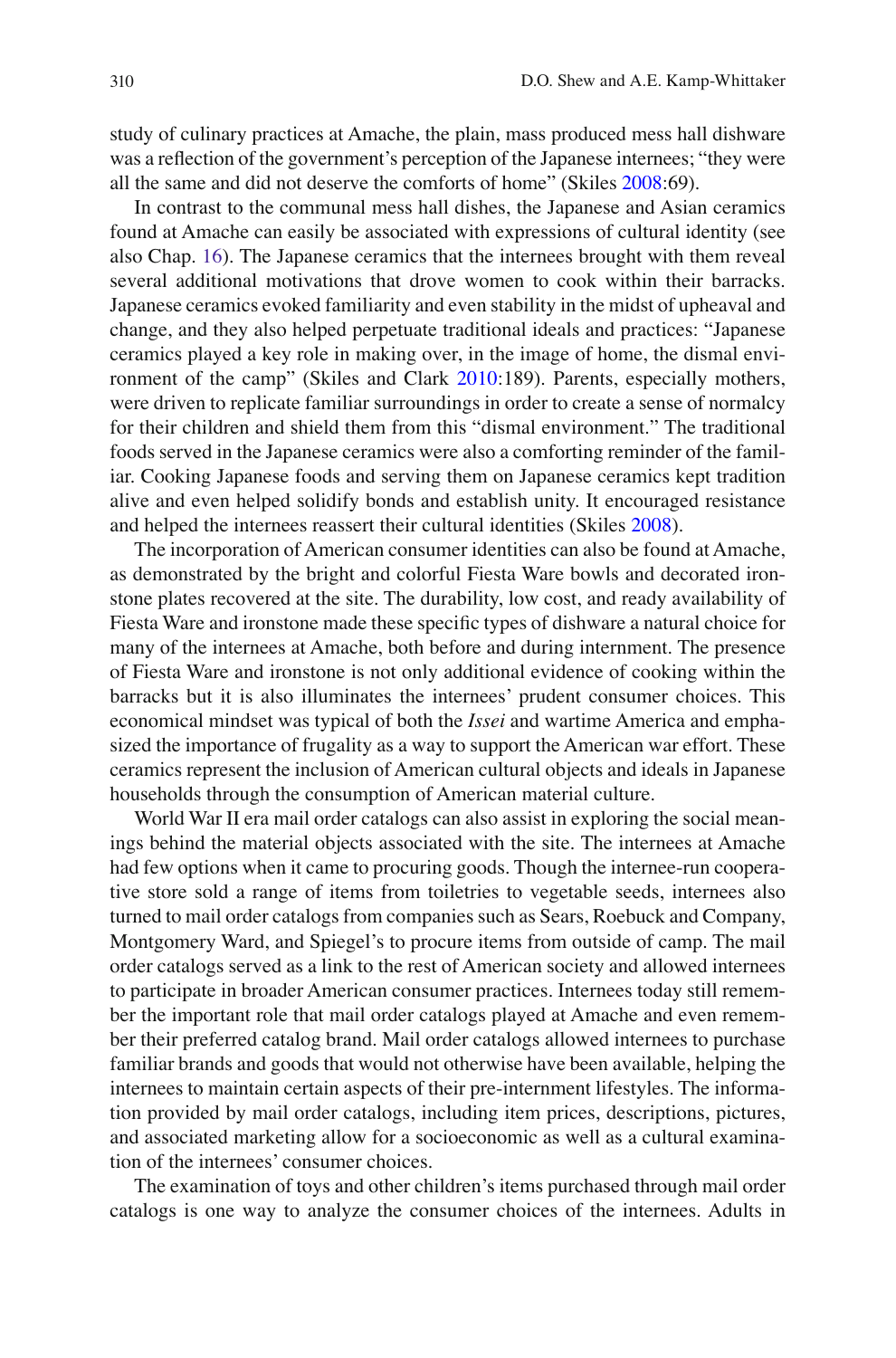Amache viewed the toys they provided for their children as indicators of cultural status and a means of fulfilling societal perceptions of a normal childhood. The material culture used by children would have been important to adults since, in the 1940s, toys were seen as directly affecting the development of children. "Play may seem frivolous to grownups, but to a child it is very serious business, and it should be. The materials which a child uses in play—his toys—should be carefully and thoughtfully chosen to help in this important business. It is by play that the child experiments to learn his own abilities and to develop them" (Anonymous [1937 :](#page-14-0)61). The toys offered in mail order catalogues give a clear perspective on what was considered proper for different genders and ages, and the types of toys which were most popular. The toys recovered from Amache reflect the consumer decisions of both adults and children and further demonstrate the inclusion of mainstream American society into life at Amache.

 A majority of toys for girls in the 1944 Sears and Roebuck Christmas Catalogue relate to household activities, signifying the importance of such toys for training young girls in societal norms through their play activities. In contrast, the toys which are targeted at young boys are either vehicles like trains and trucks, relate heavily to World War II, or would be considered educational toys designed to teach skill sets. The remaining non-gendered toys fall into educational or other categories and include a range of art supplies and toys like wagons. The toys recovered from Amache match those available in toy catalogues at the time and demonstrate that adults were utilizing these catalogs to purchase toys.

The material culture of children recorded during the Amache field school reveals insights into parental views on common societal norms regarding appropriate behaviors, gendered ideas, and the importance of toys even during economic hardship. While the largest category of toys recovered from Amache was marbles, both gendered and military toys were also common categories. The two most common toys from Amache were Depression glass tea sets made by the Akro Agate Company and glass candy containers molded into the shape of various military vehicles. These toys, like a majority of the toys recovered from Amache, were relatively inexpensive and sold in sets. Most families in Amache had a limited income and many had had their assets seized by the government. While jobs were available in the camps they paid a greatly reduced wage of  $12$ ,  $16$ , or \$19 a month (CWRIC 1997). Nonessential items like toys were a luxury. The presence of a number of toys which were definitely purchased during the occupation of Amache indicates the perceived importance of toys. Adults clearly felt that toys were an essential part of childhood and children's activities. They worked to provide access to playthings for their children in Amache through the purchase of inexpensive toys and sometimes through community organizations which distributed toys during holidays. The presence of familiar and popular playthings helped children adapt to the environment of camp and allowed them to engage in the same types of social and play activities they participated in prior to internment (Fig. [17.3](#page-9-0)).

 The spaces in which children's play activities occurred were also similar to those prior to internment in Amache. With approximately 7,000 people confined to 1 sq mile, the residential section of Amache resembled a city. Urban children traditionally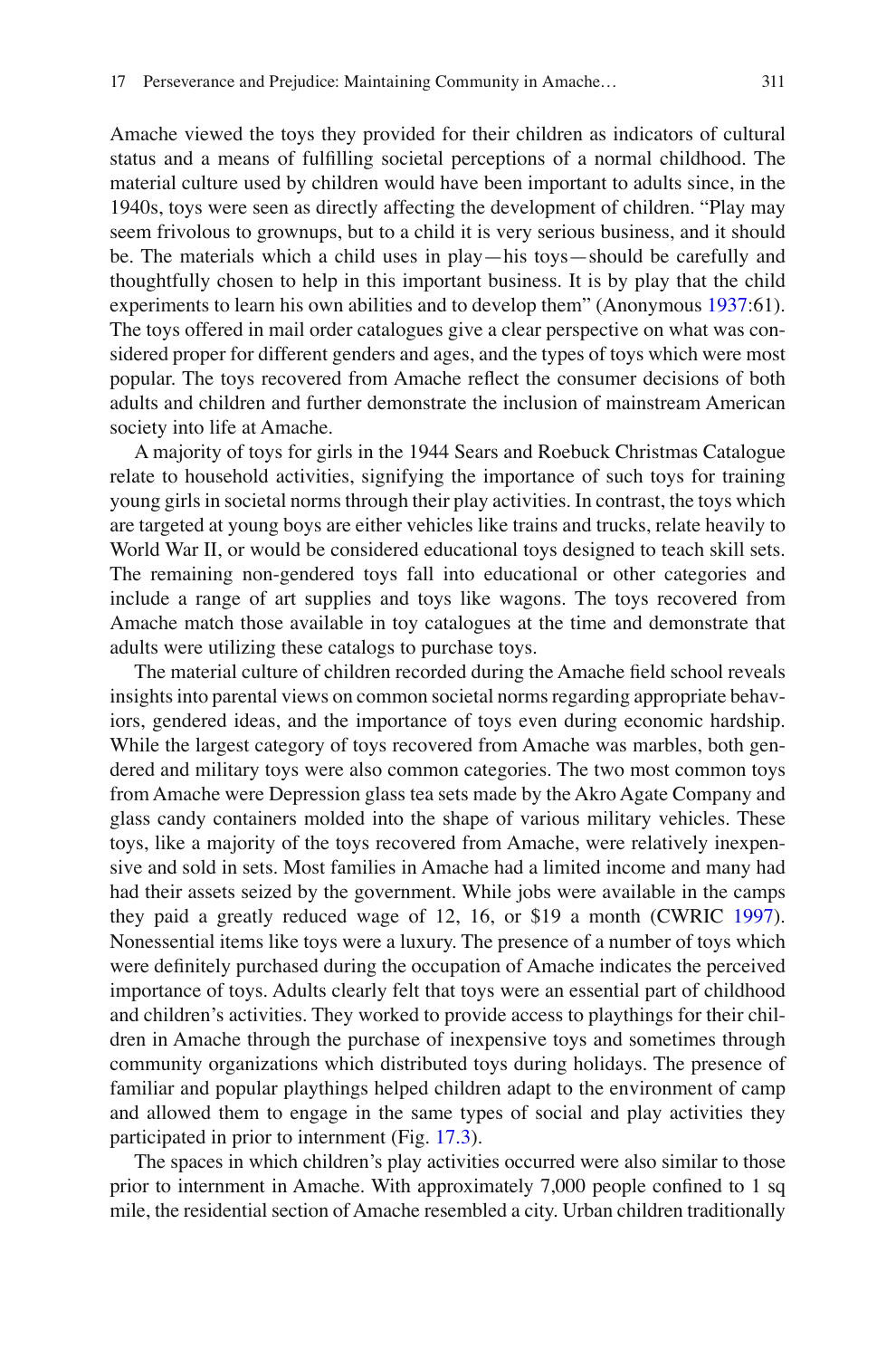<span id="page-9-0"></span>

 **Fig. 17.3** A group of young boys playing marbles in the sand at Amache (Courtesy of the McClelland Collection held by the Amache Museum, Granada, Colorado)

play in streets, on sidewalks, in playgrounds, and in yards where they can be monitored, and in vacant spaces where they can escape adult supervision (Chudacoff [2007](#page-14-0)). The locations of children's play areas around Amache are revealed by the distribution of the most common archaeologically recovered toy—marbles. These are small, easily lost, of low monetary value, and those who played marbles would have possessed a large number of them. For these reasons they should frequently be recovered close to where they were used and lost. Marbles were recovered most commonly in low traffic areas, especially along the edges of blocks and in or around landscape features. The location of marbles indicates that children were playing in both supervised and unsupervised spaces. They played in adult designated areas where they could be monitored such as areas around the home and places like the Boy Scouts headquarters and elementary school. They also played in areas at the edges of blocks where they had more freedom and were less observed. The location of marbles in Amache reveals that internee children were playing in locations similar to those of their prewar urban settings.

 When studying landscapes, it is important to consider how space is organized by the community (Jackson [1997](#page-14-0):309). Using marbles as an indicator of children's movement and space use reveals that the camp was viewed by both adults and children as a city landscape and that it was being utilized accordingly. It is evident that children were using the edges of blocks as play areas when they were allowed to wander, and using landscape features such as gardens when they were expected to remain closer to their barracks. The edges of the barracks were considered less structured areas than either the gardens or playgrounds, and children used them in the same way as vacant lots were used in cities. Internee views of children's play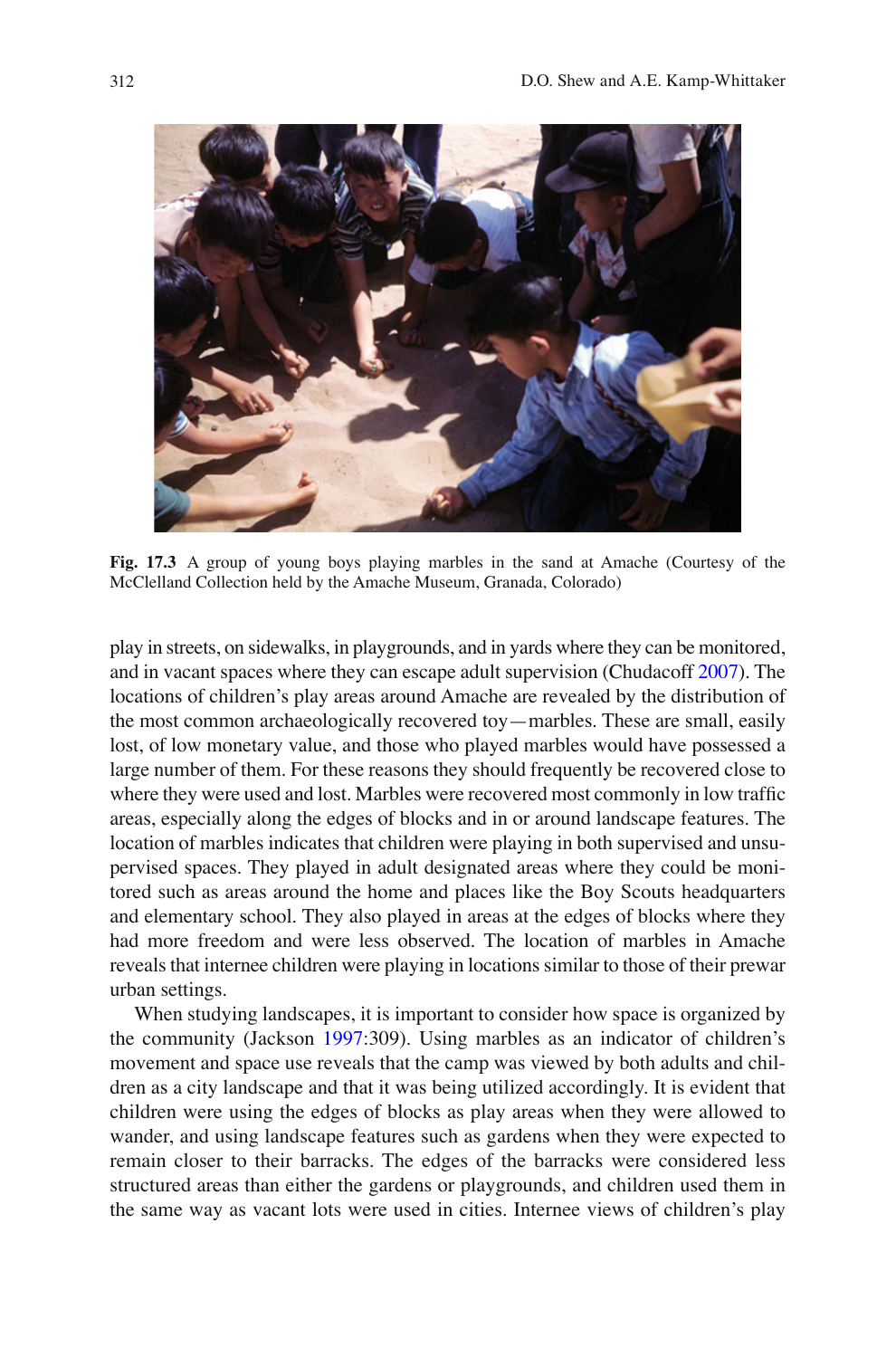areas and activities within Amache reflect both their lives prior to internment and the norms of American society. The relative safety of the camp and its cramped living conditions also created a situation which encouraged children to use play spaces, such as gardens and playgrounds, which were located outside the home. This is reflected in the extensive development of social activities within Amache.

#### **Community at Amache**

 Internees could choose to join a wide variety of different organizations and groups at Amache. These organizations strengthened community solidarity and helped foster a sense of normalcy. The events and activities that internees organized at Amache were often continuations of activities in which they had participated before internment. Many internees came to Amache from Japanese communities which valued and emphasized social organization and involvement. At Amache, the internees put great effort into recreating these social groups, and thereby were able to reestablish and reinvent aspects of their identity (Hayashi [1983](#page-14-0)). Social organizations also facilitated the development of new social networks and were designed to unify internees from different parts of California (Tong [2004](#page-14-0)).

 The groups and organizations that internees could join at Amache helped bond them to others with similar beliefs and interests. Involvement in religious organizations, political groups, clubs, youth groups, and sports teams created particular communities or groups, each with its own goals and purposes. Despite the individual goals of each organization, the desire for normalcy is an underlying impetus common to many of the groups that existed in camp. Activities, groups, and classes were also seen as important in the rearing of children. Parents were told that children needed structured play and guided activities for their proper development. Enrolment in organizations and classes was seen as providing educational activities which would foster an environment where children could acquire necessary social and life skills. The *Nisei* largely found this social guidance in groups that promoted American ideals and beliefs. *Issei* and older *Nisei* parents established branches of national youth organizations such as the Girl and Boy Scouts, the YMCA, the YWCA, and the Red Cross (Fig. [17.4](#page-11-0)).

Youth groups not only helped parents fulfill their child rearing obligations, they also connected internees to the world beyond confinement, as many national organizations distributed newsletters which internees could obtain. Being a Boy Scout at Amache was expressing a normal, American identity, even a patriotic one. This can be seen in the activities organized by young teenagers as well. Throughout the camp, young girls and teenagers belonged to official social groups whose membership was often determined by the cities or areas where they had lived before Amache, the blocks they lived in at the camp, and their age. The activities that these groups organized often reflected the membership's struggle for normalcy and identification with mainstream American ideals. Teenage *Nisei*s kept up with the nation's top ten songs by listening to "Hit Parade" on the radio on Saturdays and then ordering records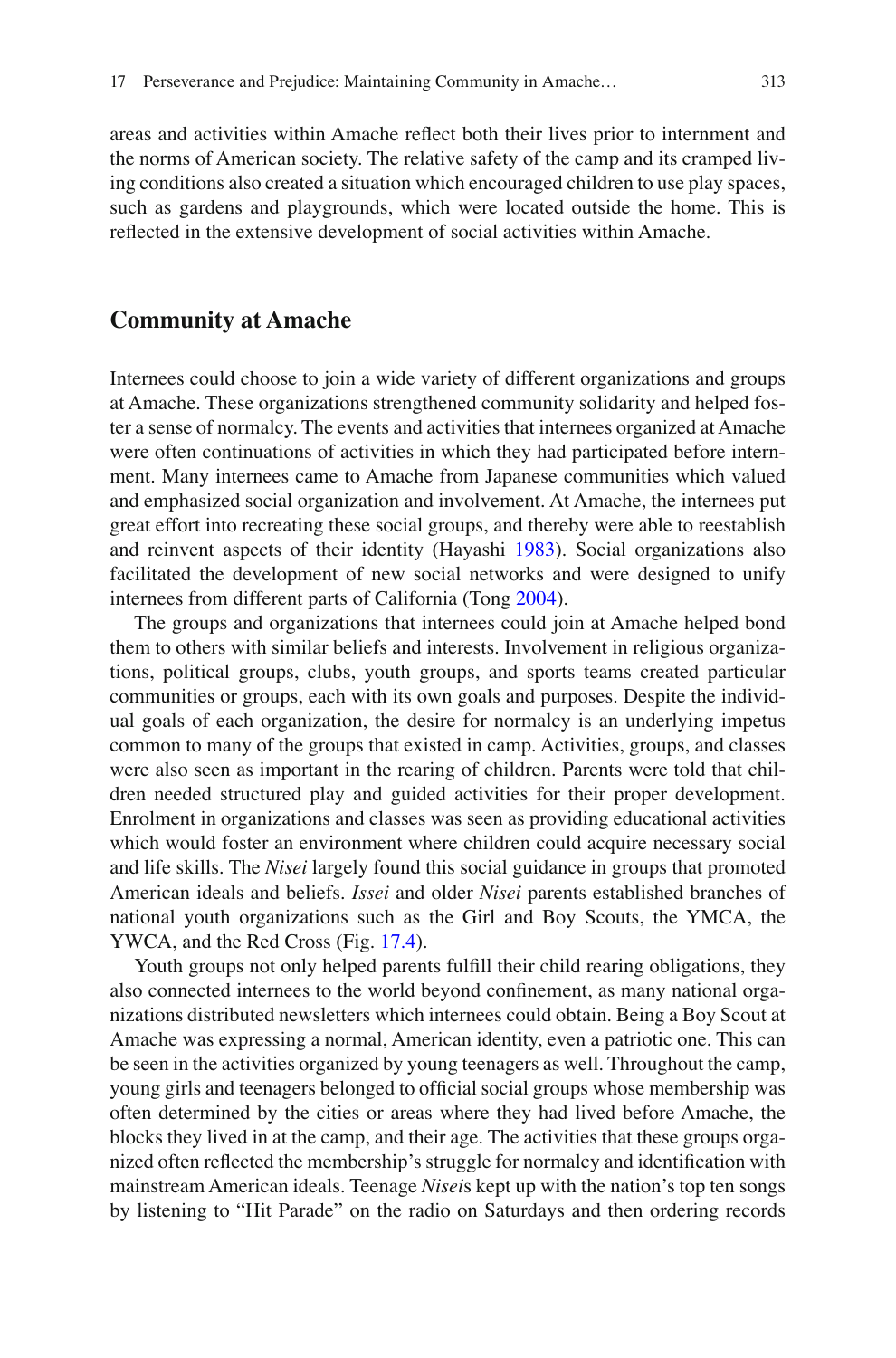<span id="page-11-0"></span>

 **Fig. 17.4** The Boy Scouts were one of the most popular organizations in Amache and had special duties including raising the flag daily and honoring soldiers leaving Amache (Courtesy of the McClelland Collection held by the Amache Museum, Granada, Colorado)

from mail order catalogs (Tanaka  $2008$ ). They held dances featuring popular songs played on record players or by one of Amache's teenage bands, attempting to create social environments similar to those of teenagers across the country. Even within the confines of internment, *Nisei* teenagers were thus able to continue aspects of their earlier lives. Many oral history accounts and archival materials such as membership cards, dance invitations, church programs, theater programs, and carnival souvenirs that have been preserved in former internee scrapbooks paint a picture of active, busy young Americans.

 Adults also constructed community identities at Amache through participation in many clubs and groups of their own. The Women's Federation was created in order to "be the mouthpiece of women in camp and make demands and dissatisfactions known to the administration. It is an organization that attempts to better camp conditions and present points men councilmen think superfluous" (Women's Federation 1942). The women in the Federation identified themselves as valuable, effective members of Amache society. Women at Amache also actively promoted American patriotism, and those with sons serving in the war organized a branch of the Blue Star Mothers at camp. As part of the war effort they sponsored raffles and drives to sell war bonds and hosted luncheons for visiting servicemen. Men at Amache were less involved in organized groups than women but were instead very involved in camp government and served as block managers and law enforcement officers.

 Religious organizations also provided foundations around which communities were developed. Both Buddhist and Catholic churches had multiple locations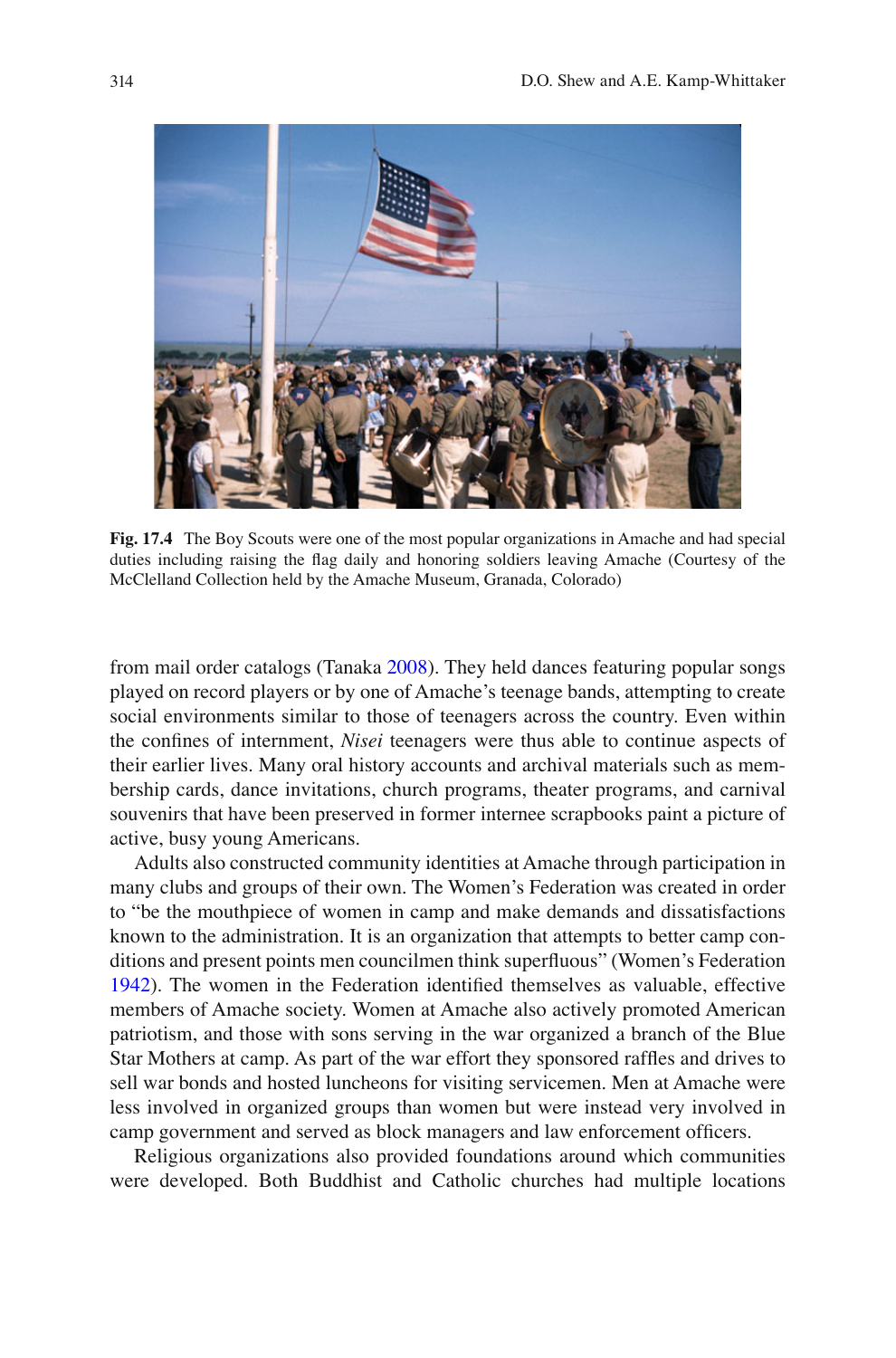

 **Fig. 17.5** Community events, like this *Obon* festival dance, became a way for internees to socialize while expressing their cultural identity (Courtesy of the McClelland Collection held by the Amache Museum, Granada, Colorado)

throughout the camp. These religious organizations were active and influential groups within Amache providing families with both spiritual and social support. Many internees came from communities in which the church was an influential center of social activity and community unity. Involvement in the Christian church was another outlet in which young people could socialize with each other. Church membership sometimes even provided the opportunity to attend church camps out-side Amache, and interact with people beyond the camp (Kimoto [2008](#page-14-0); Morimoto 2008). Youth organizations associated with churches such as the Young Buddhist Association (YBA) were involved in a variety of activities within the camp such as the *obon* and *mochitsuki* festivals, and these activities served as an avenue through which the *Issei* could instill traditional beliefs and teach cultural practices to the *Nisei* . The young members of the YBA balanced an identity associated with a traditionally Japanese religion with an American identity. Participation in events like the summer carnival which featured sports such as softball alongside sumo wrestling illustrates this straddling of cultures. The establishment of multiple churches at Amache illustrates the internees' determination to not let the constraints of confinement stop them from maintaining their cultural identity and familiar community structure (Fig. 17.5).

The internees were also faced with aspects of camp life that did not fit into the familiar community structure of prewar life; their ability to adapt to these changes contributed to the creation of a successful, unified community. In the camp many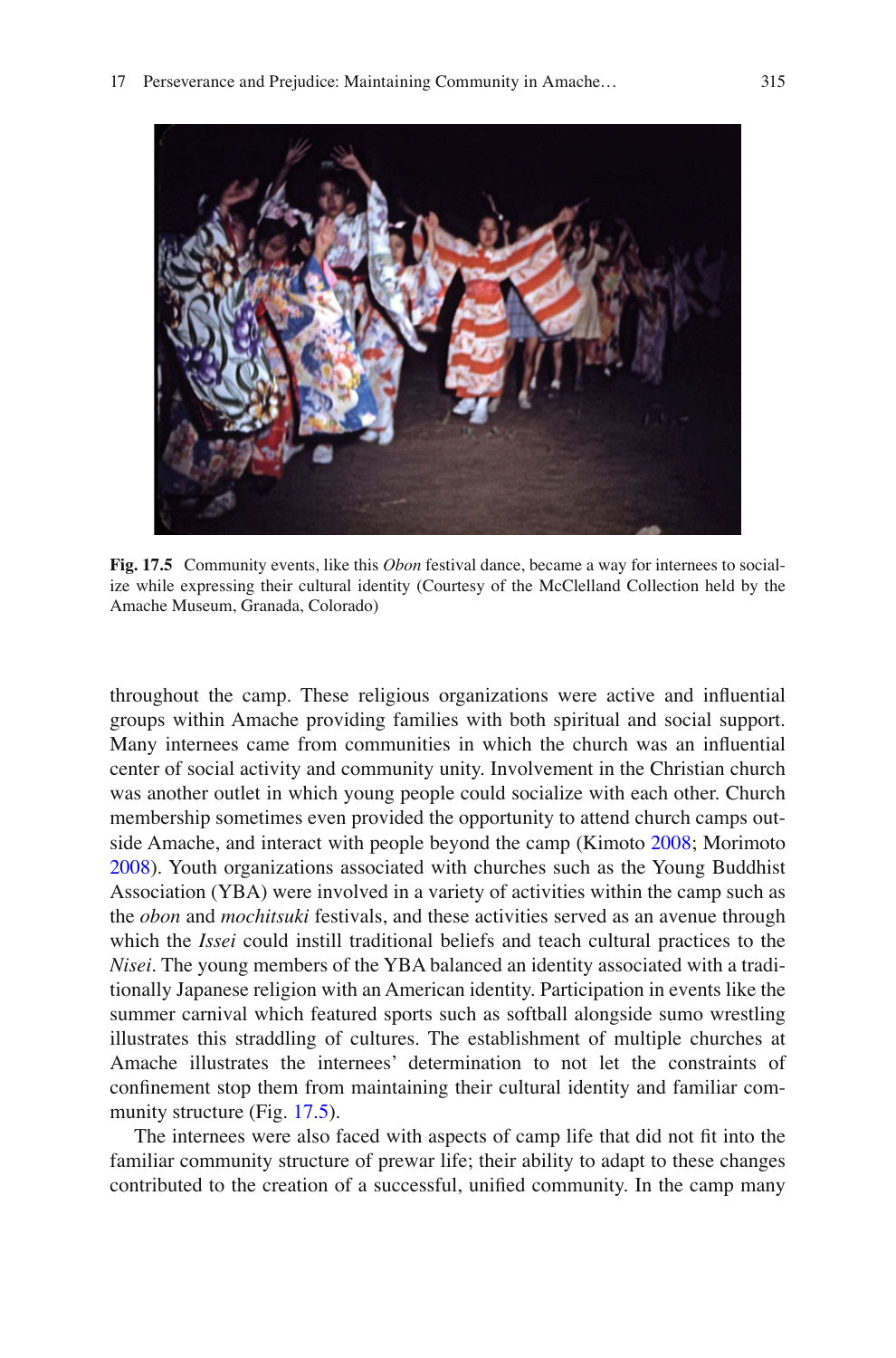internees, especially women, found themselves with more leisure time than they had ever experienced before. The communal structure of internment life relieved women of many domestic responsibilities such as cooking, freeing up much of their time. Also for the first time many women did not have to work outside of the home in order to help support their families financially. While most members of the *Issei* and *Nisei* generations had been small business owners or worked in agriculture before the war, in Amache the available jobs were limited and most basic needs were met by the WRA. With free time to explore other aspects of their individuality many internees discovered talents and passions that had previously been unrealized. An article in an October 1942 issue of *The Granada Pioneer* lists 23 adult classes in the camp, including cooking, sewing shop, knitting and crocheting, fine needlework and embroidery, clothing line and design, piano, shorthand, and bookkeeping (The Granada Pioneer 1942). The diverse classes offered within the camp let women discover capabilities beyond the domestic sphere which allowed for exploration and self-redefinition. Men also developed skills and discovered unknown talents in classes such as wood carving, art, beginning English, Spanish, and algebra. Classes offered at the camp allowed both men and women to counteract the authority of the WRA by demonstrating the validity of their own skills and knowledge. Adult internees played an important role in establishing a successful community within the confines of internment by staying active and engaged in self-improvement and creative activities.

#### **Conclusions**

 The archaeological, documentary, and oral history data from Amache give testimony to the success of internees in reconstructing a working community within the confines of the camp. The data from Amache shows some of the ways in which internees strove for normalcy and familiarity. Through the efforts of internees, Amache became a functional society sheltering internees from the worst of the potential negative effects of internment. The documentary record and oral histories reveal internees at Amache who were active, contributing members of a thriving society. This exploration of family life within Amache highlights the indispensible value of multidisciplinary approaches for developing a well-rounded understanding of daily life. The archaeological record documents some of the casual activities of children and women that are less visible from historical sources. Historical archaeology has the advantage of using written records and oral histories alongside the material evidence. Those researching Japanese American internment are especially fortunate to still have a living population who can share first-hand information and emotions about life in internment, and this has certainly been the case at Amache. Oral histories are more than just a way to confirm theories about the past developed from material objects and documents. They are the emotional and personal components of research that help remind us that the archaeologists' theories and results are actually the stories of the people that lived them.